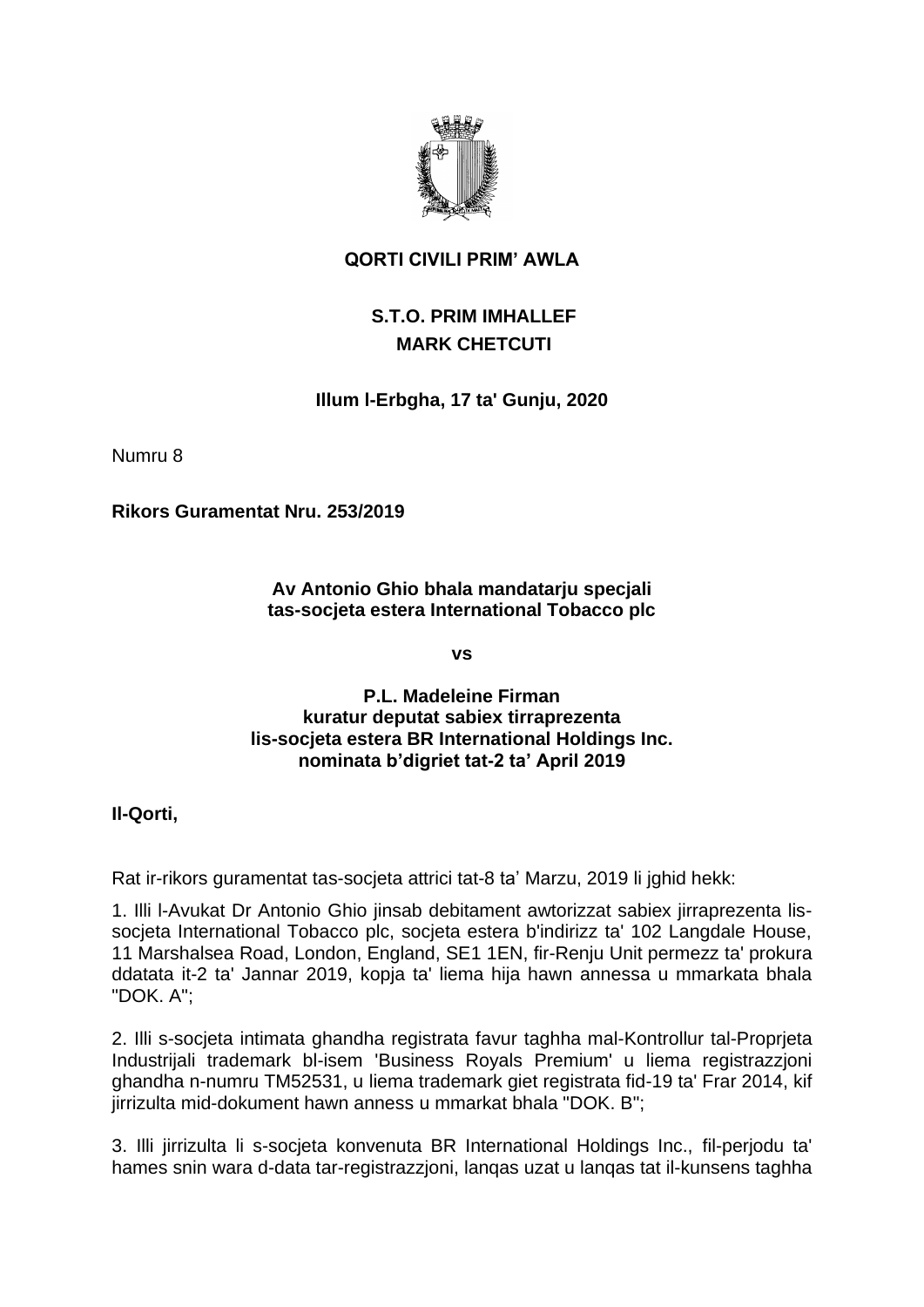ghall-uzu tat-trademark numru TM52531 - "BUSINESS ROYALS PREMIUM" gharrigward tal-oggetti li dwarha tinsab registrata, u oltre dan illi ma hemmx ragunijiet xierqa ghalhiex mhux qed issir tali uzu u dan effetivament bi ksur tal-Artikolu 42(1)(a) tal-Kap. 416 tal-Ligijiet ta' Malta;

4. Illi ghalhekk ai termini tad-disposizzjonijiet tal-artikolu 42(1)(a) tal-Kap. 416 tal-Ligijiet ta' Malta it-trademark numru TM52531 - "BUSINESS ROYALS PREMIUM" ghandha tigi revokata u dan stante illi l-intimata naqset milli taghmel uzu mill-istess trademark;

5. Illi effetivament dan it-trademark kien gie registrar b'mod abbusiv u illegali ab initio stante illi l-intimata qatt ma kellha l-intenzjoni li taghmel uzu minnu gia la darba ilprodotti minnha suppliti ma humiex konformi mal-ligijiet vigenti kif ukoll mal- Tobocco Products Directive (2014/40/EU) u ghalhekk mhux talli qatt ma inbieghhu jew gew prodotti jew tqeghdu fuq is-suq gewwa Malta, talli kien ikun illegali kieku dan sar;

6. Illi s-socjeta intimata registrat dan it-trademark in kwistjoni minkejja li allacjat ma prodott illecitu u ghalhekk illegali, u ghaldaqstant dan it-trademark ghandu jigi revokat ghaliex gatt ma intuza:

7. Illi s-socjeta attrici ghandha interess li tistitwixxi dawn il-proceduri stante li rregistrazzjoni f'isem is-socjeta intimata tat-trademark numru TM52531 - "BUSINESS ROYALS PREMIUM" fuq ir-Registru tat-Trademarks ta' Malta, qeda tikkostitwixxi impediment milli s-socjeta attrici tottjeni r-registrazzjoni f'isimha tat-trademark ghallisem figurattiv "BUSINESS ROYALS" kif jirrizulta mill-applikazzjoni gharregistrazzjoni ta' l-istess trademark bin-numru TM58934 li estratt taghha qeghda tigi hawn annessa u mmarkata "DOK. C".

Ghaldaqstant l-esponenti qieghed jitlob lill-din l-Onorabbli Qorti sabiex prevja kwalsijasi dikjarazzjoni li jidhrilha xierqa u opportuna taqta u tiddeciedi l-kawza billi;

(1) Tiddikjara illi s-socjeta BR International Holdings Inc. naqset milli taghmel uzu tattrademark bin-numru ta' registrazzjoni TM52351 ghal oltre minn hames snin middata ta' registrazzjoni u sahansittra qatt ma ghamlet uzu mill-istess trademark.

(2) Konsegwentament tirrevoka r-registrazzjoni tat-trademark numru TM52531 - "BUSINESS ROYALS PREMIUM" u dana ai termini tal-artikolu 42(1)(a) tal-Kap. 416 tal-Ligijiet ta' Malta u/jew kull ligi ohra li din l-Onorabbli Qorti jidhrilha xierqa u opportuna.

(3) Tordna illi t-trademark numru TM52531 - "BUSINESS ROYALS PREMIUM" tigi mnehhija mir-registru ta' trademarks ta' Malta.

Bl-ispejjez kontra s-socjeta konvenuta, li minn issa ngunta ghas-subizzjoni,

Rat ir-risposta guramentata tal-kuratur deputat li tghid hekk:

1.Illi t-talbiet u l-asserzjonijiet tas-socjeta attrici huma nfondati fil-fatt u fid-dritt.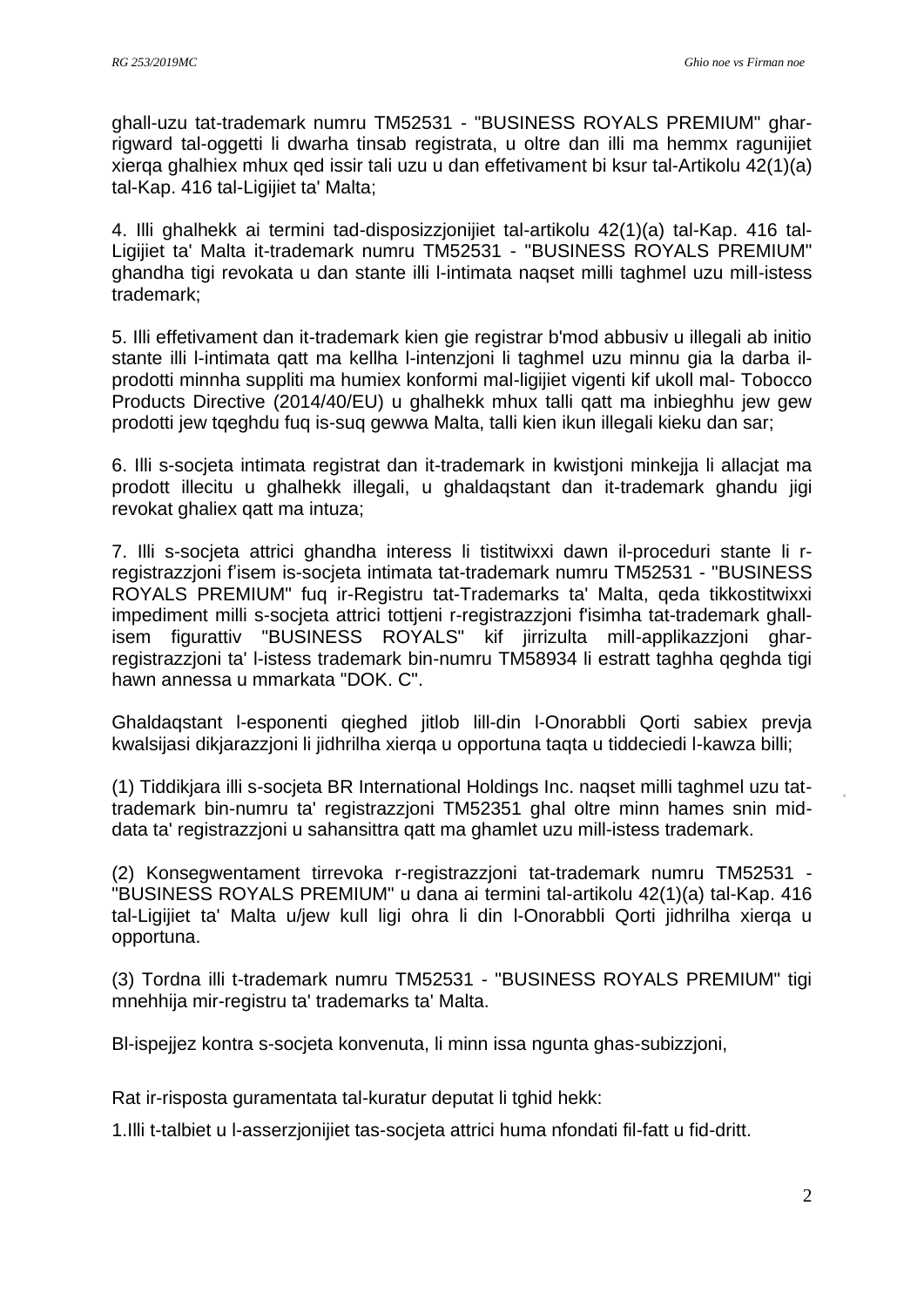2. Illi s-socjeta konvenuta hija parti minn grupp ta' socjetajiet ta' produtturi ta' prodotti tat-tabakk rinomati f'diversi partijiet tad-dinja, mhux biss fl-Ewropa.

3. Illi is-socjeta konvenuta, u s-socjetajiet l-ohra li jiffurmaw parti mill-istess grupp ta' kumpanniji, ghandhom markji li jipprotegu l-brand rinomat ta' Business Royals, registrati ma' diversi pajjizi u kontinenti fid-dinja, inkluz f'Malta.

4. Illi l-attentat tas-socjeta attrici, anke f'din il-kawza, huwa wiehed abbuziv u jinbet biss mill-intenzjoni tas-socjeta attrici li tohloq konfuzjoni fis-suq biex hi tkun tista' tikkompeti b'mod zleali mas-socjeta konvenuta u tnaqqar u tibbenefika illegalment mill-avvjament tal-istess socjeta konvenuta.

5. IIli sahansitra, issa, is-socjeta attrici anke applikat hi stess biex f'Malta tirregistra f'isimha l-istess markju mertu tal-kawza odjerna, jew markji simili hafna.

6. Illi din il-kawza hija ritaljazzjoni tas-socjeta attrici ghall-kawza fl-ismijiet inversi (Rik. Gur. Nu. 1187/2018MCH) fejn is-socjeta konvenuta qed titlob lil din l-istess Qorti tordna d-distruzzjoni ta' prodotti falsifikati u/jew kontrafatti tas-socjeta attrici li jledu d-drittijiet tas-socjeta konvenuta.

7. Illi, ghall-kuntrarju ta' dak li ssostni s-socjeta attrici, mhuwiex minnu li ma sarx uzu tal-markju mertu tal-kawza.

8. Illi, bla hsara ghas-suespost, minkejja li sar użu tal-markju mertu tal-kawża odjerna, jekk dan l-użu seta' gie ftit jew wisq limitat f'xi żminijiet, ir-ragunijiet ta' dan jikkwalifikaw bhala ragunijiet xierqa ai termini tal-Artikolu 42(1)(a) tal-Kap. 416 tal-Ligijiet ta' Malta.

9. Illi, bla hsara ghas-suespost u ghall-użu tal-markju mertu tal-kawża f'Malta, altru minn registrazzjoni abbużiva, ir-registrazzjoni tal-markju gewwa Malta kienet parti minn skema ta' protezzjoni tal-markji appartenenti lis-socjeta konvenuta u ssocjetajiet l-ohra li jiffurmaw parti mill-istess grupp ta' kumpanniji madwar id-dinja, li permezz taghha gew protetti il-prodotti taghhom li kienu, u qed jigu reklamati u mibjugha, mad-dinja kollha.

10. Illi mhuwiex minnu illi l-prodotti tas-socjeta konvenuta huma illeciti u li rregistrazzjoni tal-markju ghandu ghalhekk jigi revokat.

11. Illi huwa tal-ghageb kif is-socjeta attrici l-anqas tisthi tghid illi hija trid tkompli blagir illegali u abbużiv taghha u li johloq kompetizzjoni zleali fil-konfront tas-socjeta konvenuta. Huwa propju b'dan il-ghan illi ghamlet il-kawża odjerna u qed tittenta tirregistra markju identiku jew simili hafna ghall-markju mertu tal-kawża odjerna, gewwa Malta f'isimha. Is-socjeta attrici gja tbiegh prodotti taht I-istess isem ta' dak użat, u li ilu użat u protett, mis-socjeta konvenuta u issa trid b'xi mod jew iehor tissanzjona I-illegalita taghha — haga li ma titwemminx.

12. Illi dawn il-fatti l-esponenti nomine ma tafhomx personalment iżda gew mgharrfa lilha mir-rappreżentanti tas-socjeta intimata.

13. Salv eccezzjonijiet ulterjuri.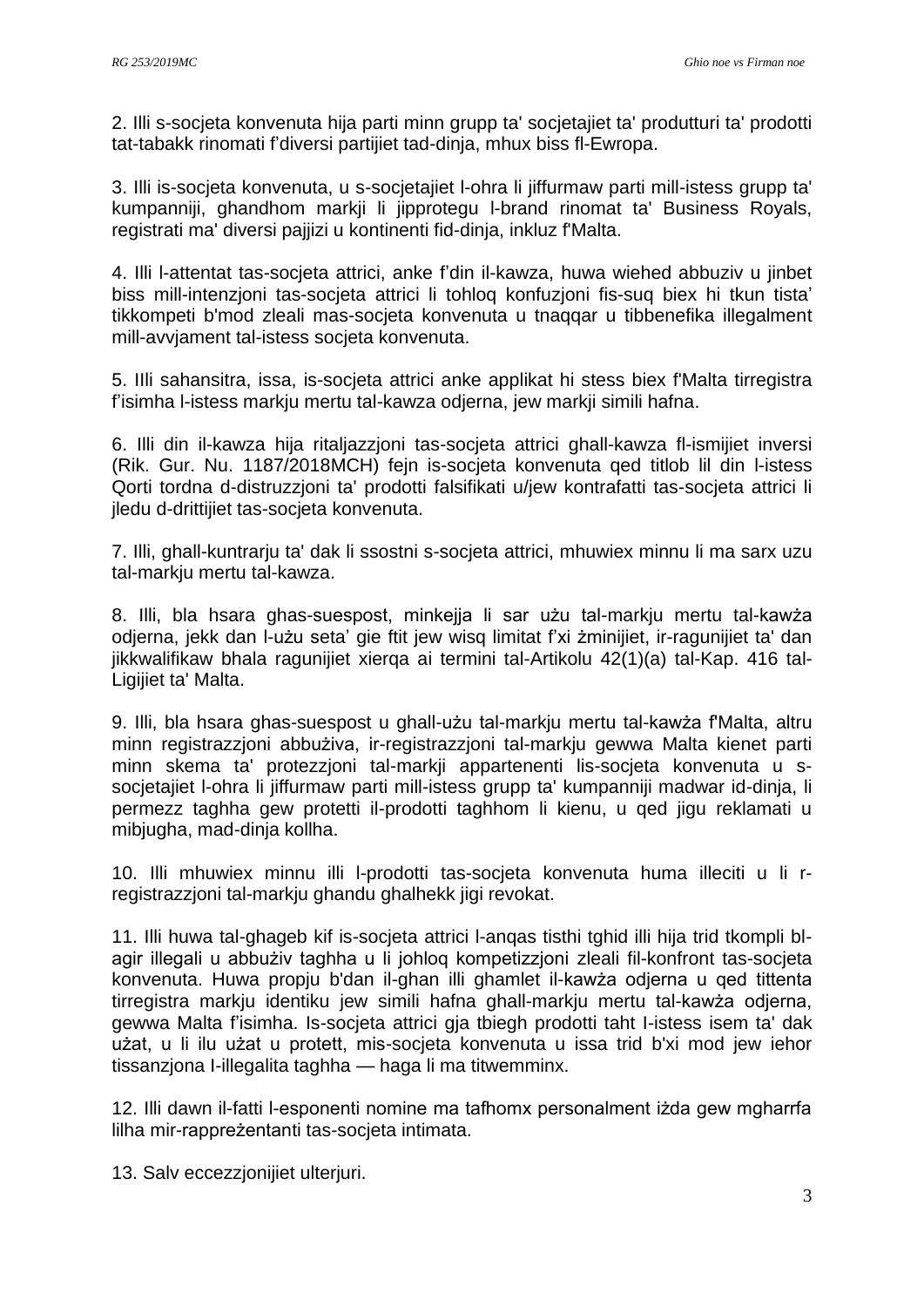Ghaldaqstant it-talbiet tas-socjeta attrici ghandhom jigu michuda bl-ispejjez kontra taghha.

Rat il-verbal a fol. 44 li bih gie maqbul li l-provi f'dina l-kawza, sa fejn huma rilevanti, ghandhom jiffurmaw parti mill-atti tal-kawza numru 1287/2018MCH;

Rat l-atti u n-noti ta' sottomissjonijiet prezentati;

Rat li l-kawza thalliet ghas-sentenza.

#### **Ikkunsidrat**

#### **Talba**

Illi s-socjeta attrici qed titlob li ai termini tad-disposizzjonijiet tal-artikolu 42(1)(a) tal-Kap. 416 tal-Ligijiet ta' Malta, it-trademark numru TM52531 "BUSINESS ROYALS PREMIUM" ghandha tigi revokata u dan stante illi l-intimata naqset milli taghmel uzu mill-istess trademark.

#### **Kontestatazzjoni**

L-intimati wiegbu li "BR, and its affiliate company, The Independent Tobacco FZE, have shown a genuine and bona fide intention to make use of the BUSINESS ROYALS trademarks, including in particular TM 52331 in Malta, in connection with the goods and services for which TM 52331 is registered and this within the applicable five year period following the date of completion of the registration procedure, ie. 19th February 2014.

### **Provi**

Ahmed Said Guedi, General Manager of BR International Holdings Inc., testified that BR is the lawful proprietor of BUSINESS ROYALS portfolio of trademarks in the tobacco market which are registered in over 100 countries since 2002, including Malta. The Malta trademark number TM 52531 has been registered since 2014 and is due for renewal in 2023 [Doc. ASG1 page 51]. Witness gave a list of distribution agreements signed with third parties for the marketing and distribution of its BUSINESS ROYALS tobacco products. BR has been present in tobacco related exhibitions in the UK to promote the trademark product. The Independent Tobacco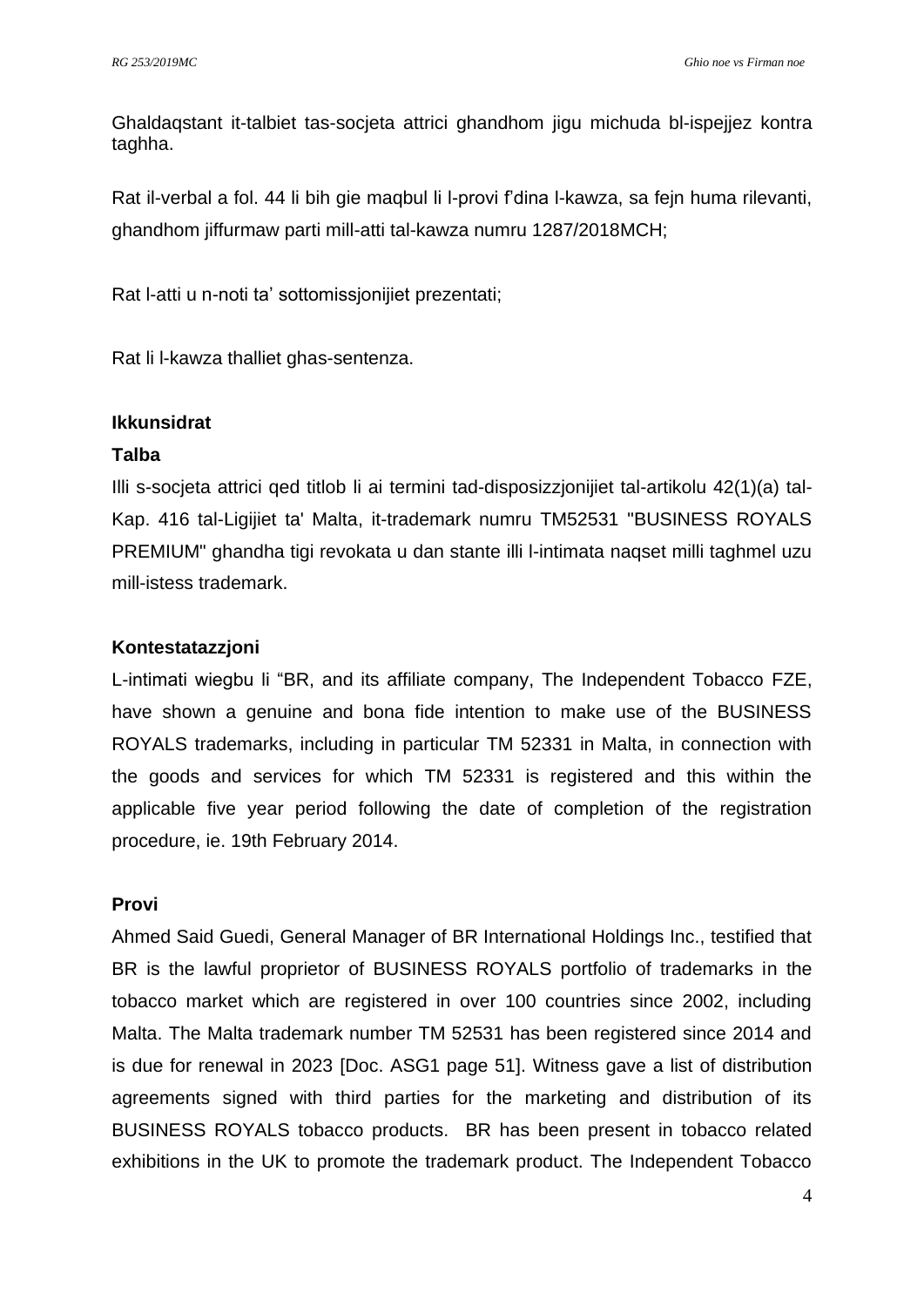*RG 253/2019MC Ghio noe vs Firman noe*

FZE, the manufacturer of the BUSINESS ROYALS products, is authorized by BR to use the trademark registered under its name and has entered into a non-exclusive Distributorship Agreement, dated 8th March 2018, with Azpet Group Ltd for the distribution of the BUSINESS ROYALS products in Malta [Doc. ASG3 page 86]. BUSINESS ROYALS products have passed health authorities tests in member states of the EU. BR has taken steps to put BUSINESS ROYALS products on the Maltese market and appointed a Maltese distributor for the marketing, distribution and sale of BR products. The last remaining hurdle to the launch of the product is the mandatory testing currently being held. BR is currently expanding it portfolio via the filing of the following national trade mark applications in Malta: TM 53902 filed 01/04/2019 Doc. ASG4A; TM 53904 filed 01/04/2019 Doc. ASG4B; TM 53905 filed 01/04/2019 Doc. ASG4C; TM 59700 filed 10/06/2019 Doc. ASG4D; TM 59701 filed 10/06/2019 Doc. ASG4E and TM 59708 filed 10/06/2019 Doc. ASG4F.

Ammar El-Saadi, on behalf of Azpet Group Ltd, confirmed the agreement concluded with The Independent Tobacco FZE on 8th March 2018 [at page 107] to act as nonexclusive distributors of BUSINESS ROYALS products in Malta. Following this the company entered into a number of negotiations with Maltese retailers including the Franchise, 'The Convenience Shop', and retailer Vegimania in San Gwann for the sale and promotion of BUSINESS ROYALS products in Malta. They are at the final stages of concluding these agreements. If things go according to plan, the products will be sold in Malta with the next six months to one year [October 2020].

Marco Abela, direttur ta' Vegimania, kkonferma illi ppartecipa f'negozjati ma' The Independent Tobacco FZE sabiex is-sigaretti taghha jibdew jinbieghu missupermarket taghhom. Dawn in-negozjati ghadhom ghaddejin.

Sergio Calleja, rapprezentant ta' International Tobacco PLC, xehed li t-Trademark 52531 qatt ma intuzat Malta u qatt ma ra Malta prodotti b'dik it-trademark fis-suq Malti. Kien recentement, fil-2019, li s-socjeta konvenuta applikat ghal trademarks ohra f'Malta.

#### **Konsiderazzjonijiet**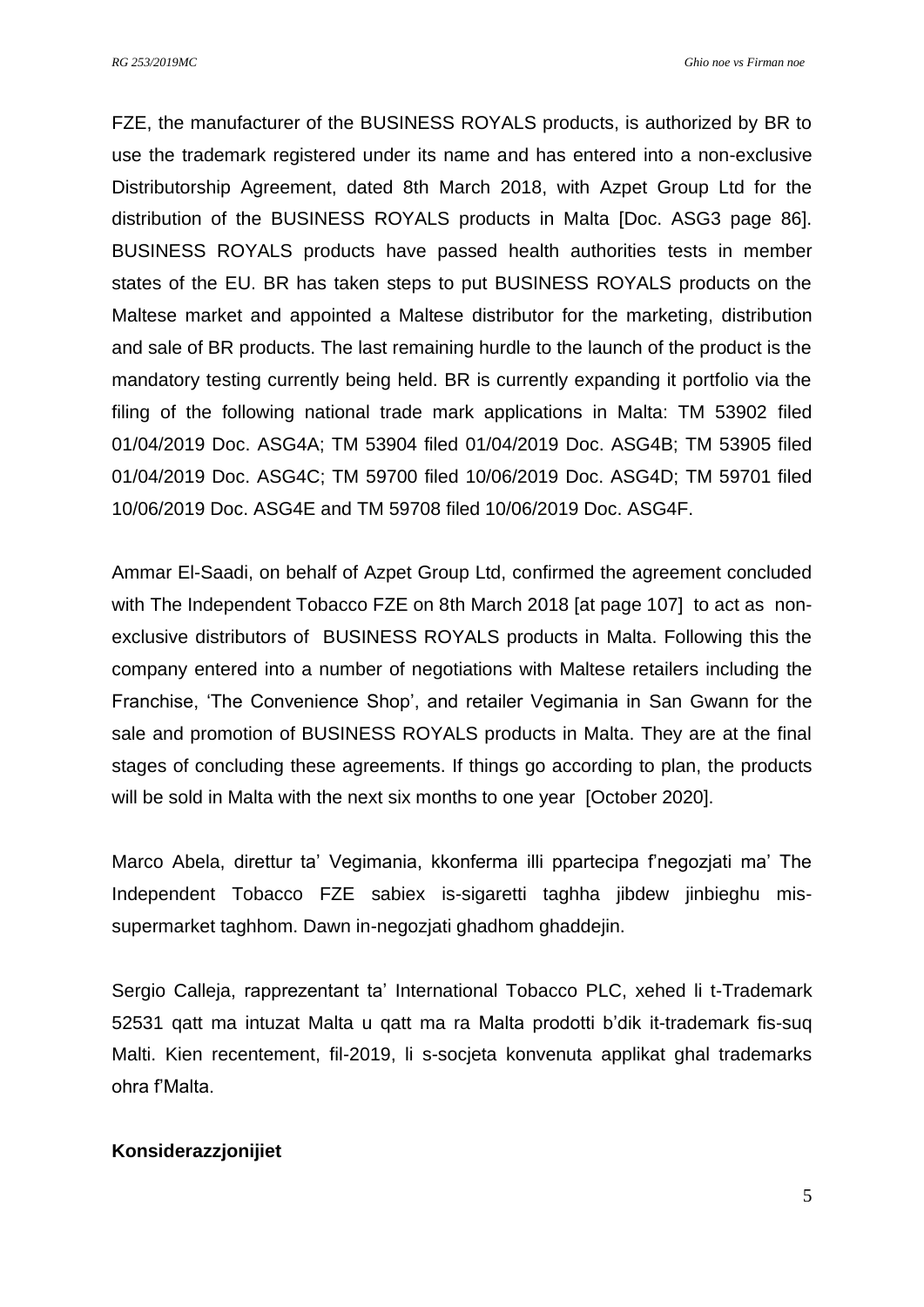Din l-azzjoni hi wahda bbazata fuq l-artikolu 42(1)(a) tal-Kap. 416 li tghid hekk:

Ir-registrazzjoni ta' trademark tista' tigi revokata għal xi wahda minn dawn irragunijiet li gejjin –

(a) li fil-perjodu ta' hames snin wara d-data tat-temm tal-procedura ta' registrazzioni din ma tkunx tgieghdet f'uzu genwin f'Malta, mill-proprietariu jew bil-kunsens tieghu, ghar-rigward tal-oggetti jew is-servizzi li dwarhom tkun registrata, u ma jkunx hemm ragunijiet xierqa ghaliex ma tkunx qeghda hekk tintuza.

Din il-kawza hi intiza sabiex l-Qorti tirrevoka r-registrazzjoni tat-trademark BUSINESS ROYALS f'isem is-socjeta intimata minhabba r-raguni ta' non uzu.

Dan l-artikolu jitfa' prova negattiva ta' non uzu ghal tali revoka li stante n-natura taghha din il-prova tissusisti bil-fatt stess tat-talba sakemm ma tigix opposta u sta ghas-socjeta' intimata bhala proprjetarja li tipprova hi li fil-fatt l-uzu sar jew qed isir fitterminu tal-istess artikolu.

Ghalhekk l-oneru tal-prova hu spostat mis-socjeta attrici ghal dik intimata. Dan hu konfermat mill-artikolu 87 tal-Kap. 416 li jghid hekk:

Jekk fi procedimenti civili taht dan l-Att tqum xi kwistjoni dwar l-uzu li trademark registrata seta' sar minnha, l-oneru tal-prova li jkun sar xi uzu partikolari minnha jaqa' fuq il-proprjetarju.

Min hu proprjetarju ta' marka jrid jaghraf li dan mhux biss privilegg ghalih, izda wkoll li bhala detentur ta' monopolju fuq dik il-marka ghandu obbligu li jinqeda biha fil-limiti tal-poteri koncessi lilu bil-ligi, u l-ligi ma tridx li dak il-proprjetarju jibqa' jgawdi b'dak ilmonopolju meta jkun naqas, ghar-ragunijiet tieghu, milli jinqeda bih ghal tul ta' hames snin [ara sentenza **Avukat Dr Luigi Sansone vs Marsovin Ltd**, App 24/02/2012]

Fil-kaz in ezami Ahmed Said Guedi, General Manager tas-socjeta intimata xehed li t-TM 52531 giet registrata Malta fit-2014 u r-renewal taghha hija fit-2023. Independent Tobacco FZE, li tipproduci l-BUSINESS ROYALS dahlet f'non-exclusive Distributorship Agreement, datat 8 ta' Marzu 2018, ma' Azpet Group Ltd ghaddistribuzzjoni ta' BUSINESS ROYALS products f'Malta [ara Doc. ASG3 a fol. 86]. Hemm agreements ohra li ghad iridu jigu negozjati u konkluzi. Ighid li huma qed

6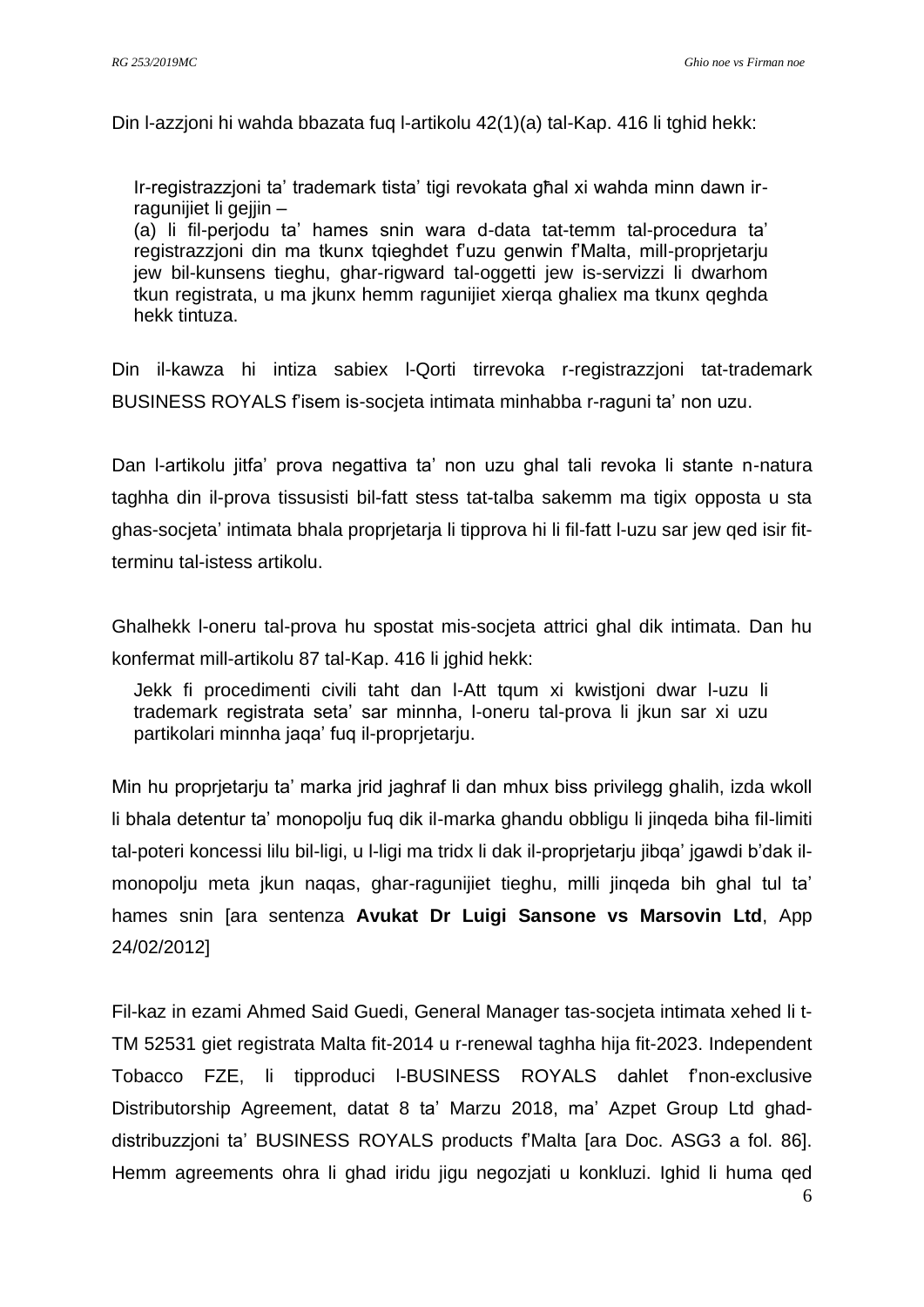jaghmlu marketing ghad-distribuzzjoni tal-prodotti BR. Li jonqos huwa li jsiru lmandatory testing. BR qed izzid l-portfolio taghha billi fil-2019 dahhlet applikazzjonijiet ohra ghal trademarks f'Malta. Bhal issa qed taghmel marketing fl-Ewropa kollha imma s-sigaretti BUSINESS ROYALS ghadhom ma gewx distribwiti Malta. Jahsbu li jkunu jisghtu jidhlu fis-suq fil-2020.

Minn naha l-ohra, Sergio Calleja, rapprezentant tas-socjeta' attrici xehed li t-Trademark 52531 qatt ma intuzat Malta u qatt ma ra Malta prodotti b'dik it-trademark fis-suq Malti. Kien recentement, fil-2019, li s-socjeta attrici applikat ghal trademarks ohra f'Malta.

George Agius, rapprezentant tal-Kontrollur tad-Dwana, xehed li ma jidhirlux li lkonvenuti qatt importaw cigaretti b'dan il-markju, ghax mhumiex registrati mal-ligi Ewropeja. Hu jghid li t-trademark 52531 mhijiex registrata mal-EUIPO skond l-Artikolu 2 subsection 2(A)(B)(C) tal-EC Regolament 608/2013 jew artikolu 2 subsection (a)(i) tal-Kap. 414 biex tircievi protezzjoni ghal ksur.

Illi kif gie deciz fis-sentenza c.f. **Hermes** [1982] R.C.P. 425:

It is suggested that, to constitute genuine use, the use relied upon must be use in the course of trade. In this context, the proviso to section 46(3) draws a clear distinction between use and preparation for use. Preparations for use do not constitute use, although it might be quite difficult to fix the line between the two. It is suggested that trade in the goods or services in question must have commenced ... In all cases the decision is whether genuine use has been established.

Fil-fehma tal-Qorti l-prova li kellha taghmel is-socjeta intimata ma saritx u fil-fatt ma tressqet ebda prova mis-socjeta intimata illi qatt uzat jew tat il-kunsens ghall-uzu talimsemmija trademark f'Malta tul il-hames snin mindu giet registrata fil- 2014. Hemm provi li dina trademark qatt ma giet uzata Malta; li l-prodott BUSINESS ROYALS qatt ma gie distribwit fis-suq Malti; li prodott ghad irid jigi ttestjat qabel jidhol fis-suq u lagreements li semmiet is-socjeta intimata ghadhom biss qed jigu negozjati u jridu jigu konkluzi. Preparation for use mhux use of trade.

Darba jirrizulta li, bhala fatt, is-socjeta intimata naqset milli taghmel uzu mill-marka "Business Royals" ghal aktar minn hames snin, u ma kienux jezistu ragunijiet li ghal